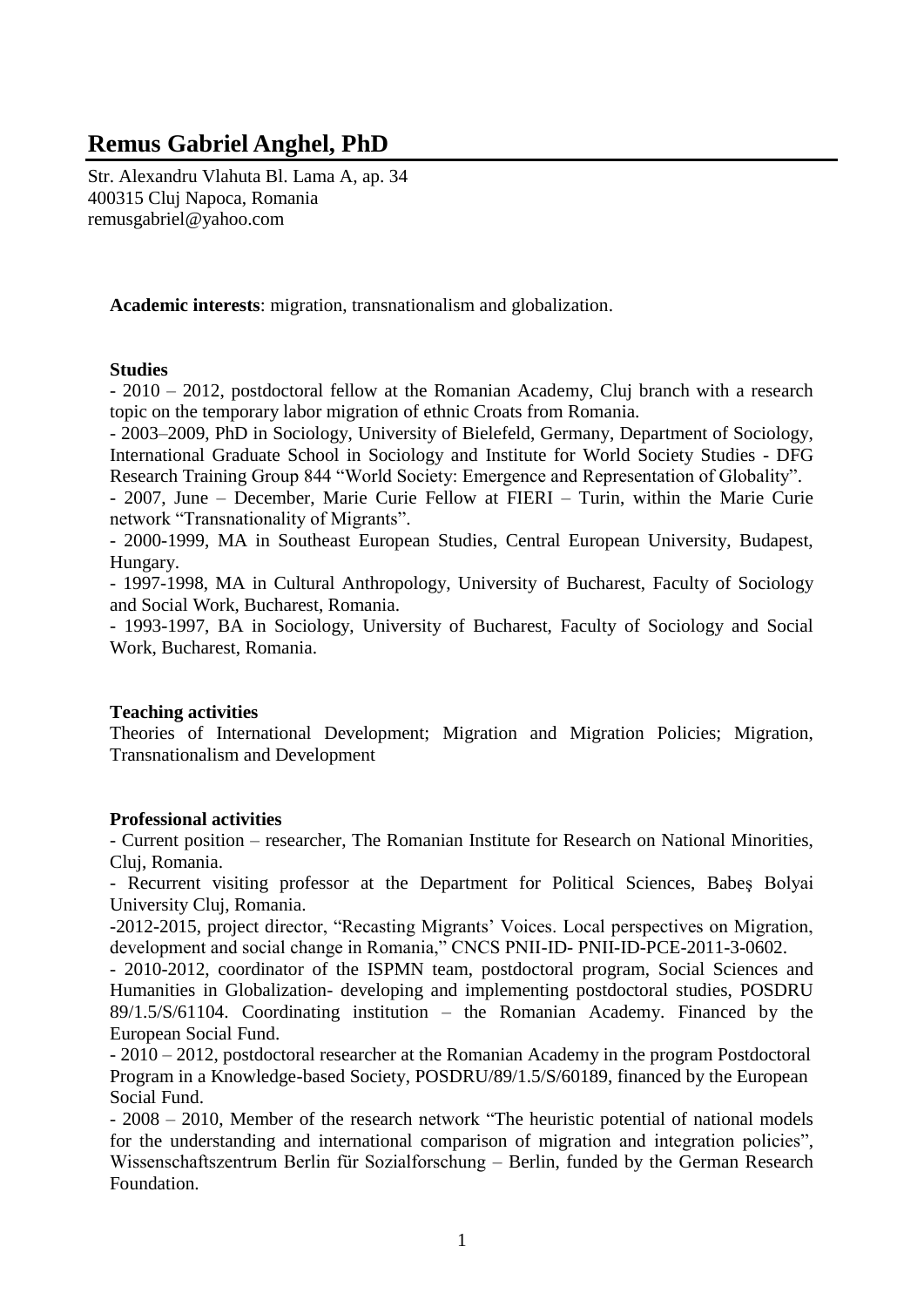- 2008 – 2009, "Constantin Odobleja" fellowship at the New Europe College, Bucharest, Romania.

- 2004 – 2006, PhD research project, fieldwork in Milan (Italy), Nuremberg (Germany) and Borşa (Romania) on migration and transnationalism of Romanian migrants in Europe.

- 2004, scientific collaborator at the ZDES, Zentrum für Deutschland – und Europastudien (Centre for German and European Studies), University of Bielefeld.

- 2002, Research coordinator on a research on informal economy in Romania (case studies in Maramureş and Tulcea counties) organized by the National School for Administrative and Political Sciences, Bucharest, Romania.

- 2002, teaching activities, National School for Administrative and Political Sciences Bucharest, Romania.

- 2001, Researcher in the project "Patrimony and Dialogue Among Cultures" a collaborative project between CCRIT Cluj (Centre for the Study of Interethnic Relations, Cluj, Romania) and the University Lyon-Lumiere II (France).

-2001, teaching activities (together with Rudolf Poledna), Faculty of Sociology and Social Work, Babeş Bolyai University Cluj, Romania;

- 1998, researcher in a World Bank research project "Preserving the Saxon Cultural Heritage: Moşna and Viscri".

- 1998, teaching activities, Department of Journalism and Communication Studies at the University of Bucharest, Romania.

- 1996-1998, MA and BA research projects in Zăbala (Covasna county) in the field of ethnicity and nationalism.

- 1997, research in Bulgaria ("Terrain Croisé", Young researchers section of the Société des Européeanistes Razgrad, Bulgaria).

- 1996-1999, short term researches in different locations: Cristian – Sibiu county, Pucheni – Dâmbovita county, Zăbala – Covasna county.

- 1994-1996, student researches in different projects: poverty in Romanian, lifestyle.

## **Conferences**

- 2005, co-organizer (together with Heike Greschke, Eva Gerharz, Sven Kleinekathöfer) and participant, Conference "The Making of World Society. Transnational Practices and global Patterns", Institute for World Society Studies and IGSS, University of Bielefeld.

- 1999, participant at the Summer school "Plight of the Gypsies", Central European University, Budapest, Hungary.

- 1998, co-organizer and participant, Summer school on ethnicity and nationalism, Sighişoara, founded by the Soros Foundation for an Open Society.

- 1997-2009, participation at conferences: "Foggy Social Structures in European Welfare States: Irregular Migration and the Informal Economy", Osnabrück 2007; Imiscoe "Irregular Migration and the Informal Economy" Madrid (2006); "New Patterns of East-West Migration" (Hamburg 2005); Marie Curie Eurofor Conference Florence (2004); "Italieni in Romania, Romani in Italia" Cluj (2005). I also participated at conferences and workshops held in Berlin (2008, 2009 several times); Bielefeld (2007, 2008), Bucharest (1996, 2002, 2006, 2008, 2009); Budapest (1999); Bruxelles (2008); Cluj Napoca (2009, 2008, 2006, 2003, 1997); Detmold (2005); Dortmund (2006); Geneva Metropolis (2004); Krakow (2000); Loccum (2006); Lodz (2007); London (2007); Osnabrück (2006); Oxford (2005); Riga (2007), Sofia (1997); Brighton (2007); Timişoara (1998); Trento (2007); Turin (2008 several times); Tutzing (2009) etc.

## **Publications**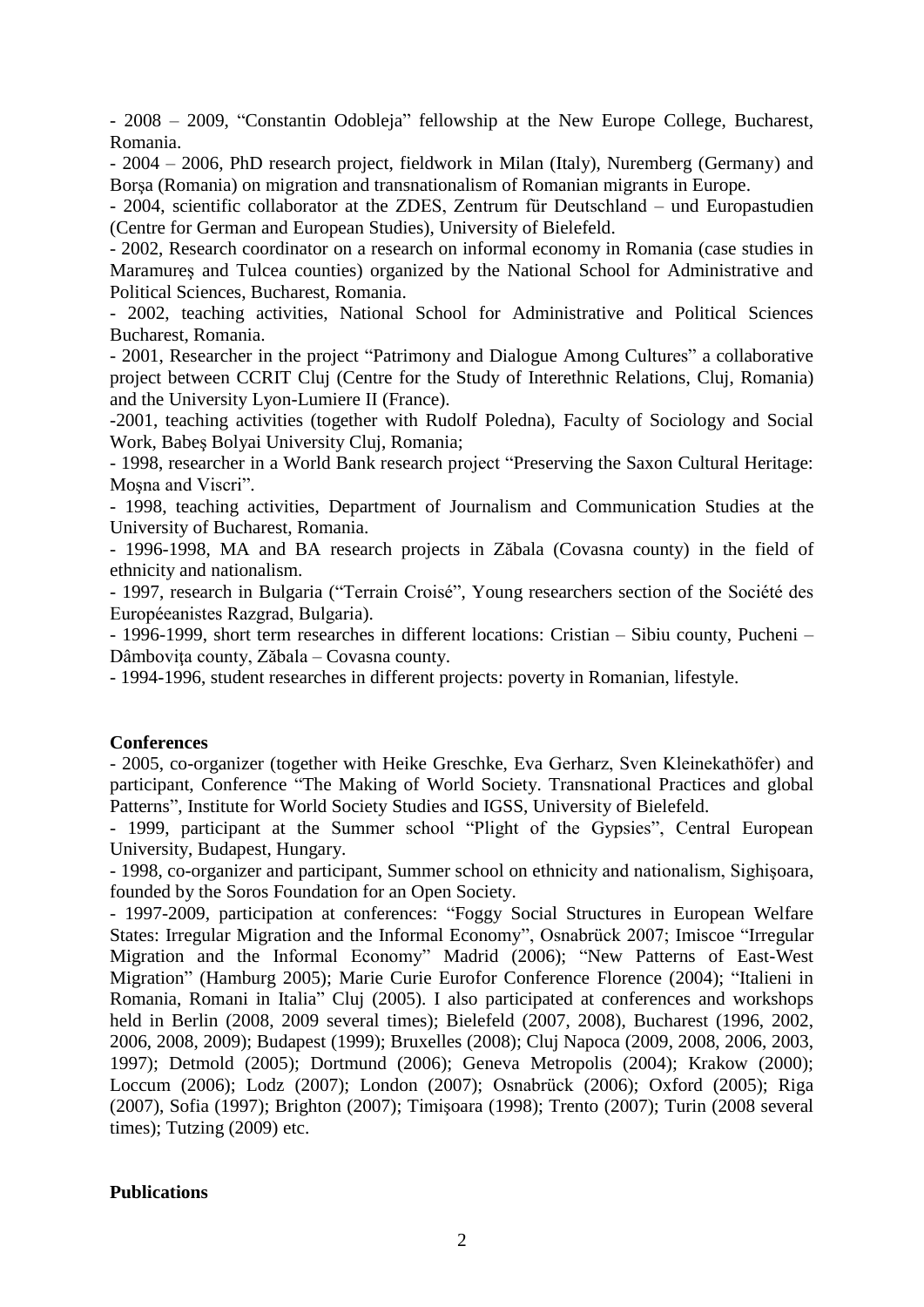# **Books**

- 2013. Anghel, Remus Gabriel, *Romanians in Western Europe. Migration, Status Dilemmas and Transnational Connections* Lexington Books.

- 2009. Anghel, Remus Gabriel; Horváth, István (eds.), *Sociologia Migraţiei. Teorii şi studii de caz româneşti*, Polirom Iaşi, 312 pp.

- 2008. Anghel, Remus Gabriel; Gerharz, Eva; Rescher, Gilberto; Salzbrunn, Monika (eds.) *The Making of World Society. Perspectives from Transnational Research*. transcript. Bielefeld, 332 pp.

- 1999. Pozsony Ferenc, Anghel, Remus Gabriel, (eds.), *Modele de convieţuire în Ardeal. Zăbala*, Kriza Janos, Cluj Napoca.

## **Articles in Peer-Reviewed Journals**

- 2012. Culic, Irina; Anghel, Remus Gabriel,"Ethnicity in Migration. Romanian Immigrants At Home and Abroad," *Studia Sociologia* 57(2), pp. 3-8.

- 2012. Anghel, Remus Gabriel, "The Migration of Romanian Croats: Between Ethnic and Labour Migration," *Studia Sociologia* 57(2), pp. 9-26.

- 2012. Anghel, Remus Gabriel, "On Successfulness. How National Models of Integration Policies Shape Migrants' Incorporation" in, *Journal of Immigrant & Refugee Studies* 10(3, pp. 319-337).

- 2009. Horváth, István; Anghel, Remus Gabriel, "Migration and its Consequences for Romania" *Südosteuropa 57 (4)*, pp. 386-403.

- 2008. Anghel, Remus Gabriel, "Changing Statuses. Freedom of Movement, Locality and Transnationality of Irregular Romanian Migrants in Milan" in, *Journal of Ethnic and Migration Studies*, 34:5, pp. 787-802.

- 2005. Anghel, Remus Gabriel, "Milano Centrale. Status ilegal, pieţe de muncă şi practici transnaţionale la migranţi români la Milano" *Sociologie Românească*, vol III nr.2, Polirom.

## **Book Chapters**

- 2012. Anghel, Remus Gabriel, Toma Burean, "Patterns of Sociality: Migratory Intentions and Perception of Otherness among Foreign Students in Cluj, Romania," in, Thierry Boulot, Nicolas Combes (eds.) Discriminations, Identités, Altérité, Langues, l'Harmattan: Paris, pp. 117-134.

- 2011. Anghel, Remus Gabriel, "Die Rumänische Migration: Von staatlicher Kontrolle zur Transnationalisierung," in, Dondorici Iulia, Nadine Lipp (eds.), *Rumänien Heute*, Passagen Verlag, Wien, pp. 95-102.

- 2009. Horváth, István; Anghel, Remus Gabriel, "Introducere," in, Anghel, Remus Gabriel; Horváth, István (eds.) *Sociologia Migraţiei. Teorii şi studii de caz româneşti*, Polirom Iaşi, pp. 13-44.

- 2009. Anghel, Remus Gabriel, "Schimbare socială sau dezvoltare? Studiu de caz într-un oraş din România," in, Anghel, Remus Gabriel; Horváth, István (eds.), *Sociologia Migraţiei. Teorii şi studii de caz româneşti*, Polirom Iaşi, pp. 249-267. German version: 2011. Anghel, Remus Gabriel, "Entwicklung oder soziale Veränderung? Wirkungen der Migration in einer rumänischen Stadt," in, Brunnbauer, Ulf; Novinšćak, Karolina; Voß, Christian, *Gesellschaften in Bewegung. Emigration aus und Immigration nach Südosteuropa in Vergangenheit und Gegenwart*, München, Berlin: Kubon and Sagner, pp. 231 – 250. French version: 2010. Anghel, Remus Gabriel, "La Migration Internationale: Panacée ou Entrave au Développement Local? Etude du Changement Social Récent dans une Ville Roumaine de Forte Émigration," R.E.C.E.O. *Revue d'Études Comparatives Est*-*Ouest*, 41(4), pp. 73-96.